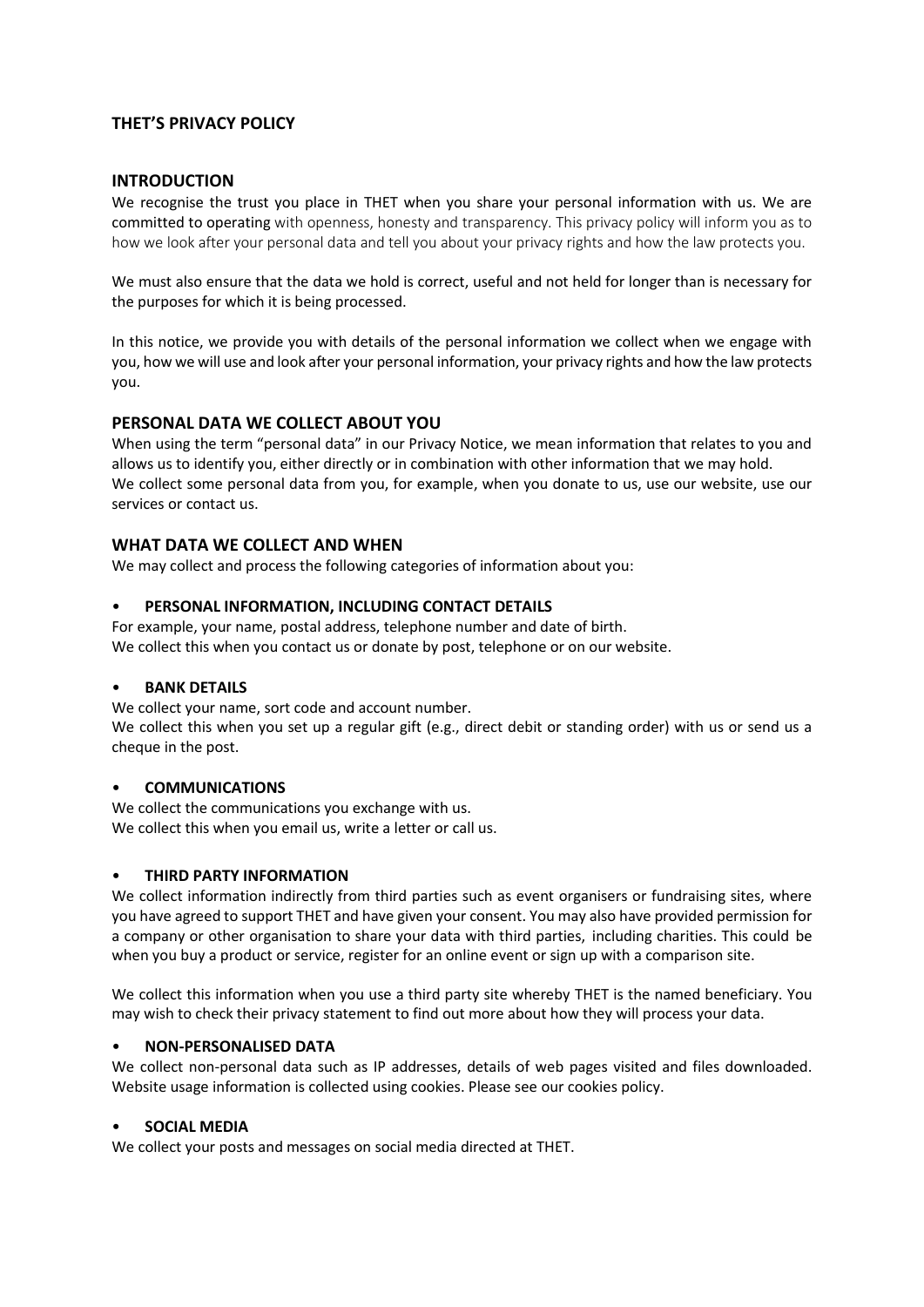We collect this when you interact with us on social media platforms such as Facebook, Twitter, Instagram or LinkedIn.

## • **WEBSITE**

We collect Information about how our website is used, such as your searches for information. We collect this when you navigate on our website.

### • **RECRUITMENT**

We collect personal data as part of our staff or volunteer recruitment processes. We collect this when you apply for a job or for volunteering opportunities with THET.

# • **LEGACY ADMINISTRATION**

We collect personal data necessary for legacy administration.

We collect this when a supporter has died, leaving a legacy to THET, and you are the executor or you have an interest in the estate.

## **SHARING YOUR PERSONAL DATA**

THET does not share your data with any other charity, public body or commercial organisation, unless we have to do so either for legal or compliance reasons, or where it is more cost effective and efficient for us to use a third party to deliver a product or service on our behalf.

We will share your personal information with our colleagues within THET globally. This includes colleagues who work in some countries that do not have the same data protection laws as the EU. However, we take seriously our responsibility to protect your personal information and take the same measures to do this as we would in the UK.

## **HOW AND WHY WE USE YOUR PERSONAL DATA**

We use your personal data for the following purposes:

### • **TO MANAGE YOUR DONATIONS, REQUESTS OR CALLS TO ACTION**

When you interact with us, we use your information to perform our services in relation to your donation, to deal with your queries and requests and to process responses to our campaigns or advocacy work.

# • **TO FUNDRAISE AND PROMOTE THET'S WORK, IN BOTH FINANCIAL AND NON-FINANCIAL WAYS**

We know how fundamental our supporters and donors are to the work we do. In order to develop and foster your ongoing support, we want to keep in touch with you through feedback and further opportunities and invitations to support our work in both financial and non-financial ways.

### • **TO COMMUNICATE WITH YOU AND MANAGE OUR RELATIONSHIP WITH YOU**

Occasionally we may need to contact you by mail, email and/or telephone for administrative or operational reasons. Please be aware that these communications are not made for marketing purposes and as such, you will continue to receive them even if you opt out of receiving marketing communications from us. We will also use your personal data if we contact you after you have sent us a request, filled in a web form through our website or contacted us on social media.

### • **TO PERSONALISE AND IMPROVE YOUR EXPERIENCE WHEN ENGAGING WITH THET**

We may use your personal data to tailor our communications to your needs and preferences and to provide you with a more relevant experience, for example, by sending you communications on topics you have shown an interest in.

We may also collect information about how you use our website, which pages of our website you visit most and what you search for, to understand your preferences. We may use this information to tailor content and, if you have agreed to receive marketing communications, to send you relevant messages that we think would be of interest to you.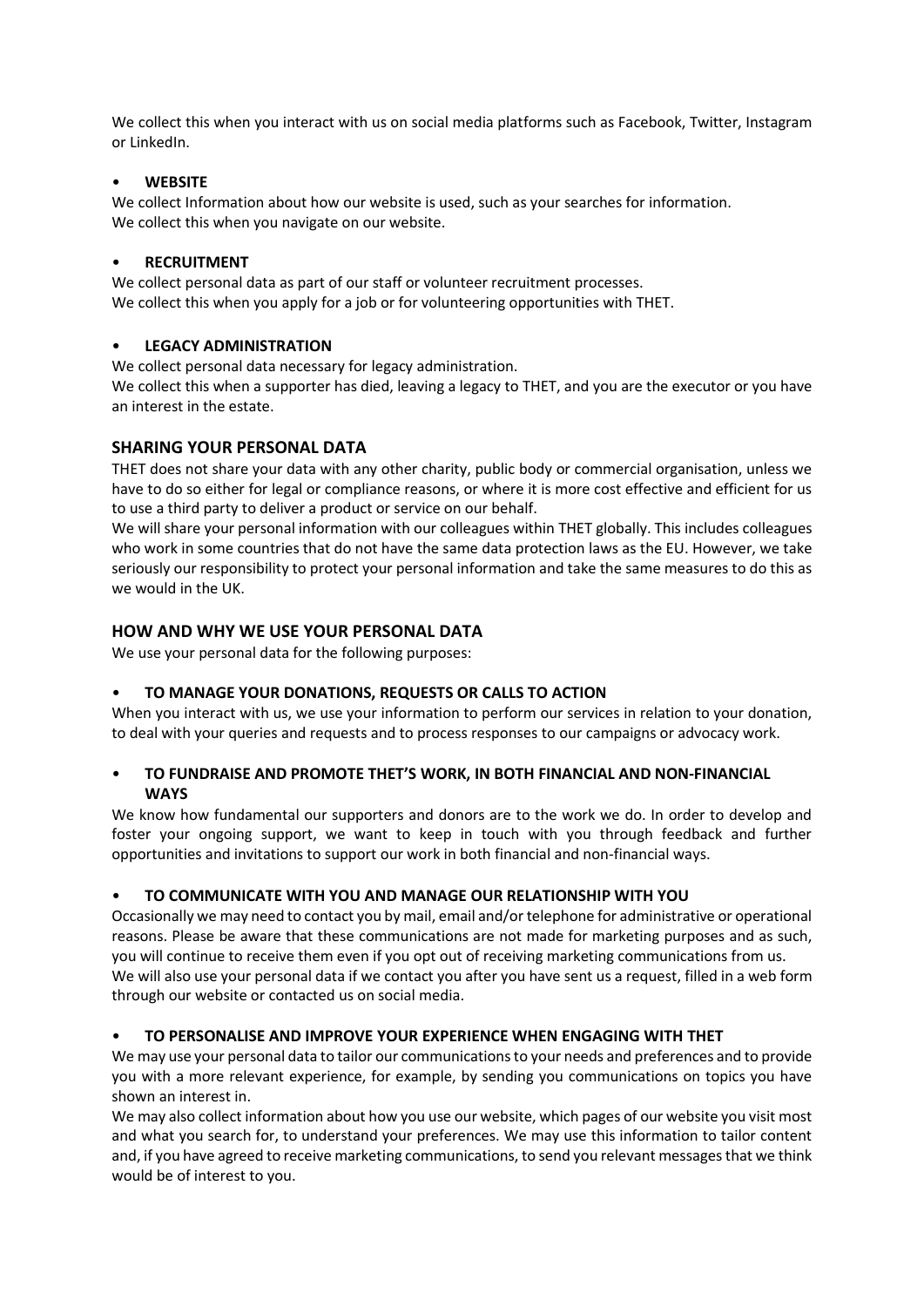# • **TO INFORM YOU ABOUT OUR NEWS AND WAYS YOU MAY BE ABLE TO HELP THET**

We may send you marketing communications, if you have indicated that you are happy to receive these – for example, when you have donated or completed a campaign action and you haven't opted out of receiving such communications.

If you are happy to receive marketing communications, we will provide you with news, information about our fundraising, advocacy and campaigning work, together with opportunities and invitations to donate or support THET in other ways.

Please note that we do not share your contact details and other personal data with any other charities or companies for marketing purposes.

If you do not want to receive marketing communications from us, you can simply tell us by ticking or clicking the relevant box on various marketing materials, or by contacting our Communications team via email info@thet.org

You can choose to opt out of receiving email marketing communications at any time by clicking on the relevant unsubscribe link at the bottom of any marketing related email you may receive from us.

# • **TO MANAGE OUR VOLUNTEERS**

We need to process and keep some personal information in order to recruit and manage people that volunteer for THET.

• **TO MAINTAIN AND IMPROVE OUR OWN ACCOUNTS, RECORDS AND ORGANISATIONAL PROCESSES, TO FULFIL OUR ADMINISTRATIVE PURPOSES AND PROTECT OUR CHARITABLE INTERESTS**

The purposes for which we will use your information include accounting, billing and audit, credit or other payment card verification, fraud screening, safety, security and legal purposes, statistical and marketing analysis, legacy administration, systems testing, maintenance and development.

# **LEGAL BASIS FOR PROCESSING YOUR PERSONAL DATA**

The General Data Protection Regulation requires organisations to consider the legal basis on which they process personal data.

THET will process personal data in line with the following principles:

- Where it is necessary for us to fulfil a contract with you.
- With your consent: we will only send you emails, make telephone calls or send you SMS text messages with your explicit consent.
- When it is in our legitimate interests to do so: as part of our engagement and efforts to build long-term relationships with our supporters, we will send you communications and marketing material via post unless you have told us you do not wish to receive these communications.

# **HOW LONG DO WE KEEP PERSONAL DATA?**

- We will keep your personal data only for as long as we consider it necessary to carry out each processing activity.
- We maintain data retention criteria to help implement this. This takes account of our legal and accounting obligations, balancing this with what would be considered reasonable.
- We are required to keep details of financial transactions, including donations, for seven years to meet accountancy and HMRC requirements. We will anonymise or delete personal data if, after a period of seven years, we have not had any contact or communication from you (this will be measured on a rolling seven-year period) – subject to special circumstances concerning legacies.
- Many supporters kindly tell us that they have included a gift to THET in their will, or that they intend to do so. We retain their personal information indefinitely so that we can keep in touch during their lifetime and provide a caring and efficient legacy administration service.